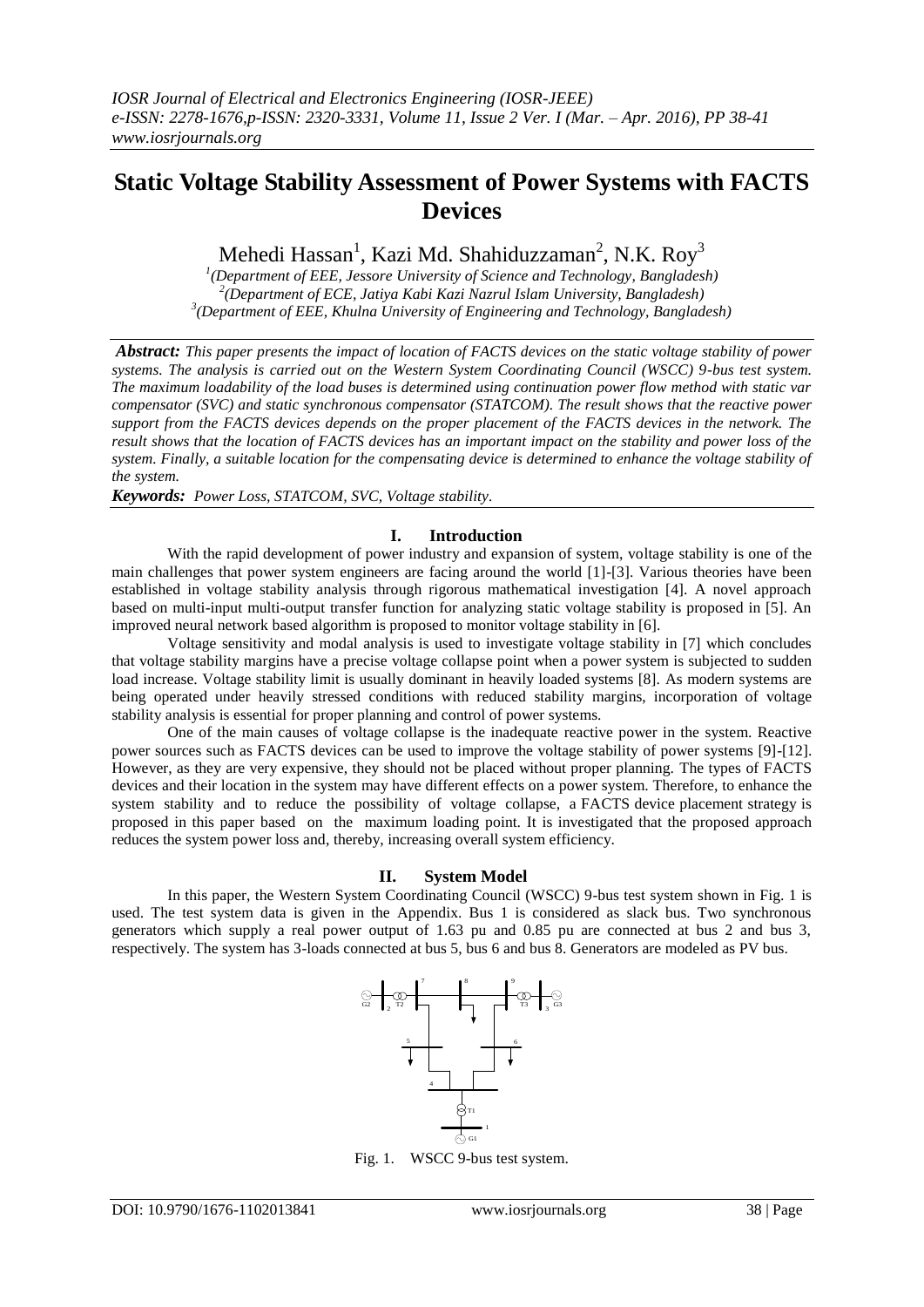As FACTS device, a static var compensator (SVC) and a static synchronous compensator (STATCOM) is used in the analysis [13]. Figure 2 shows the block diagram of a SVC where *v* is the measured voltage at the connected bus,  $v_{ref}$  is the reference voltage,  $b^{max}$  and  $b^{min}$  is the maximum and minimum reactance, respectively,  $b_{SVC}$  is the total reactance,  $K_r$  is the regulator gain and  $T_r$  is the regulator time constant.



Fig. 2. Block diagram of SVC [13].

Figure 3 shows the block diagram of a STATCOM where *v* is the measured voltage at the connected bus,  $v_{ref}$  is the reference voltage, *i*<sup>max</sup> and *i*<sup>min</sup> is the maximum and minimum current, respectively, i<sub>SH</sub> is the total injected current at the connected bus,  $K_r$  is the regulator gain and  $T_r$  is the regulator time constant.



Fig. 3. Block diagram of STATCOM [13].

## **III. Static Voltage Stability Assessment**

A load flow study for the considered test system is conducted using Newton-Raphson method [14]. The bus voltage of the system without FACTS (base case) is shown in Fig. 4. From this Figure it can be seen that the us 5 has the lowest voltage magnitude compared to other buses. To analyze the static voltage stability generally power-voltage (P-V) curves are used which determine the maximum loading limit of a system [1].

Here, this curve has been produced by using a series of power flow solutions using power system analysis toolbox (PSAT) for different load levels. In this paper, initially a SVC and a STATCOM of same capacity is connected at bus 8 separately for a comparative analysis.



The variations in load bus voltages with the loading factor are obtained and summarized in Table I from which it can be seen that a FACTS device can improve the maximum loading point (MLP) of the system. The base case P-V curve for all the buses is shown in Fig. 5. The improvement in the MLP for the connection of a FACTS device can be easily visualized from Fig. 6 and Fig. 7. A STATCOM has superior performance in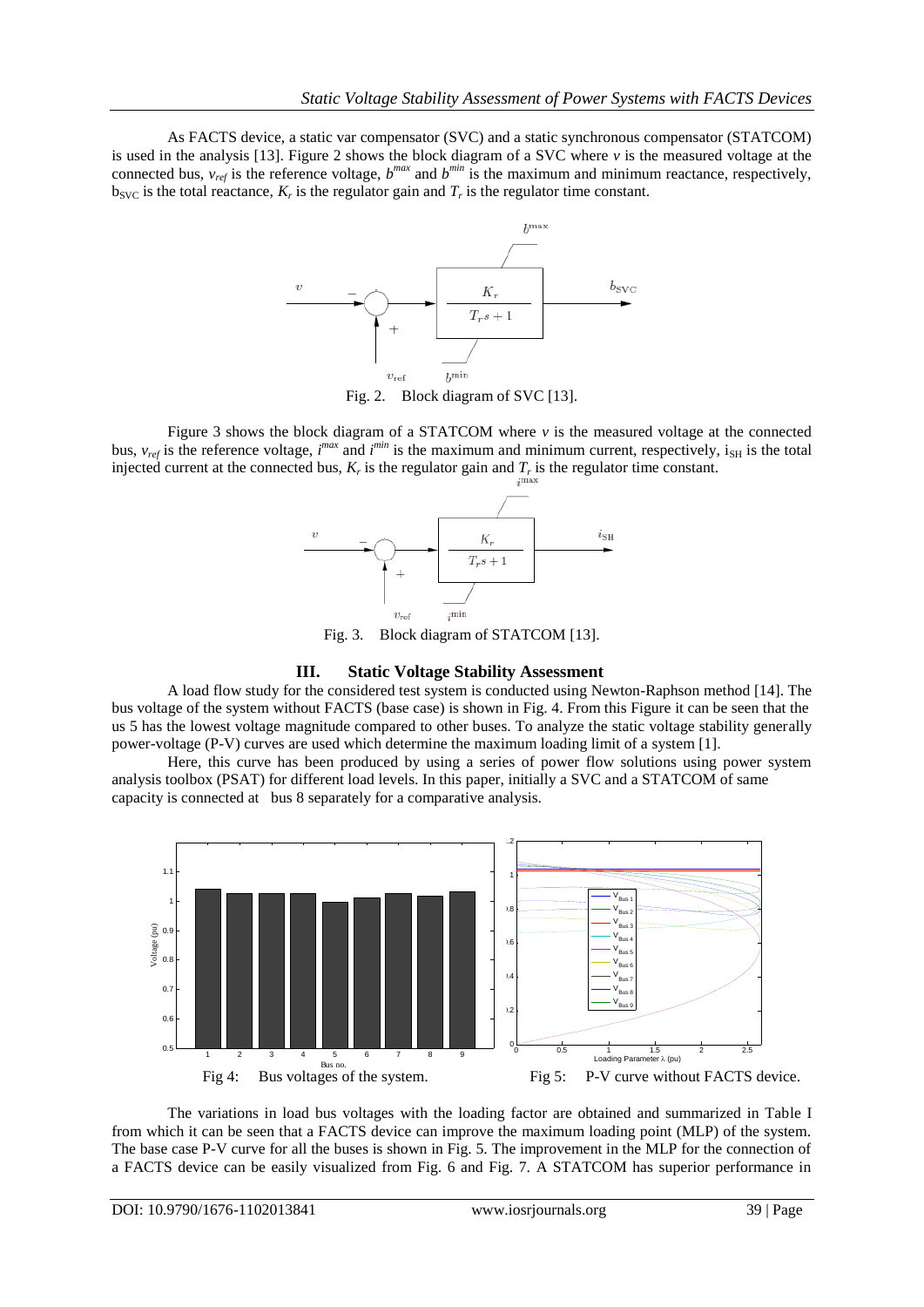improving MLP of the system due to its inherent control capability. For this reason, the rest of the analysis of this paper is carried out with a STATCOM.



Fig 6: P-V curve with SVC installed at bus 8 Fig 7: P-V curve with STATCOM installed at bus 8 In order to investigate the impact of location of FACTS on the network, a STATCOM is placed in different load buses; and MLP and power losses are calculated for each case. From Table II, it can be seen that the connection of a STATCOM at the weakest bus increases the MLP and power loss compared to its connection at other load buses. As the weakest bus in a system requires the most reactive power, placing a STATCOM at this bus can improve loading margin the most.

|            | <b>Table II.</b> Mlp And Power Loss For Connection Of Statcom At Different Load Buses |            |                 |  |  |
|------------|---------------------------------------------------------------------------------------|------------|-----------------|--|--|
| ıd bus no. |                                                                                       | $MLP$ (pu) | Power loss (pu) |  |  |

| Load bus no. | $MLP$ (pu) | Power loss (pu) |
|--------------|------------|-----------------|
| Bus 5        | 3.4477     | 0.04497         |
| Bus 6        | 2.6651     | 0.04618         |
| Bus 8        | 2.9086     | 0.04587         |
|              |            |                 |

Therefore, to reduce the possibility of voltage collapse and power loss, the weak bus is the best choice to install an expensive FACTS device. The voltage profile of the system with a STATCOM connected at bus 5 is shown in Fig. 8 from which it can be seen that the installation of STATCOM at the weakest bus improves the voltage profile of the system significantly compared to the base case.



Fig 7: Bus voltages of the system with and without STATCOM (base case).

# **IV. Conclusion**

In this paper, voltage stability assessment of the WSCC 9-bus test system with STATCOM and SVC is investigated. The results show that a STATCOM provides higher voltage stability margin than a SVC. However, the reactive power support from the FACTS devices depends on the proper placement of the FACTS devices in the network. The power loss of the system is also improved if FACTS devices are used in the appropriate location. As the weakest bus requires highest reactive power, the proposed approach suggests placing the